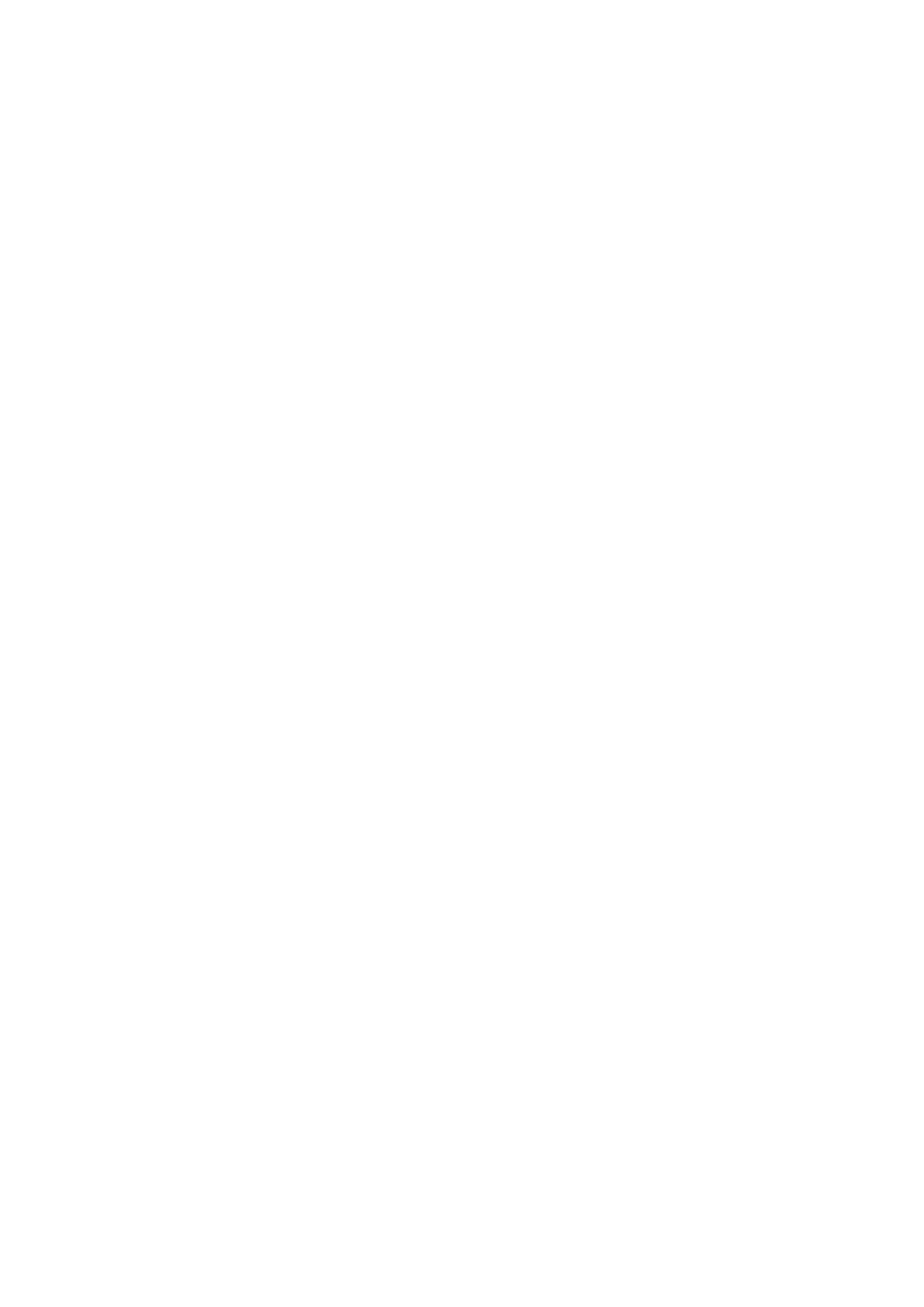

# **EQUALITY ACT 2017 (APPOINTED DAY NO. 3 AND TRANSITIONAL PROVISIONS) ORDER 2017**

# **Index**

| <b>Article</b> |                                                    | Page |
|----------------|----------------------------------------------------|------|
| 1              |                                                    |      |
| 2              |                                                    |      |
| 3              |                                                    |      |
| 4              |                                                    |      |
| 5              |                                                    |      |
|                | <b>SCHEDULE 1</b>                                  | 7    |
|                | PROVISIONS COMING INTO OPERATION ON 1 JANUARY 2018 | 7    |
|                | TABLE <sub>1</sub>                                 | 7    |
|                | <b>SCHEDULE 2</b>                                  | 10   |
|                | PROVISIONS COMING INTO OPERATION ON 1 JANUARY 2019 | 10   |
|                | <b>SCHEDULE 3</b>                                  | 12   |
|                | PROVISIONS COMING INTO OPERATION ON 1 JANUARY 2020 | 12   |
|                | <b>TABLE 2</b>                                     | 12   |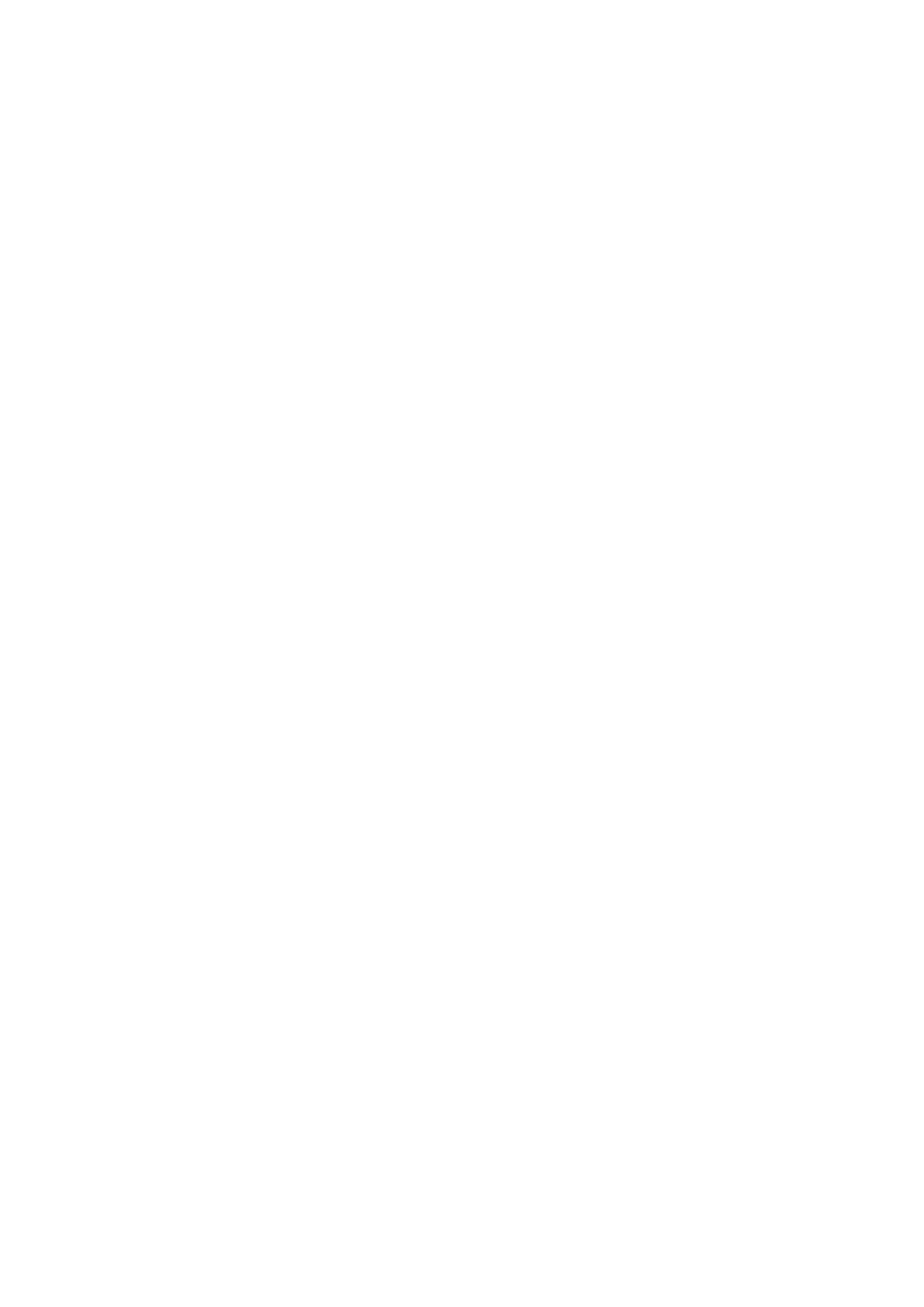Statutory Document No. 2017/0384



*Equality Act 2017*

# **EQUALITY ACT 2017 (APPOINTED DAY NO. 3 AND TRANSITIONAL PROVISIONS) ORDER 2017**

*Made: 20th December 2017*

The Council of Ministers makes the following Order under section 2 of the Equality Act 2017.

#### <span id="page-4-0"></span>**1 Title**

This Order is the Equality Act 2017 (Appointed Day No. 3 and Transitional Provisions) Order 2017.

## <span id="page-4-1"></span>**2 Interpretation**

- (1) In this Order, **"the Act"** means the *Equality Act 2017.*
- (2) In the Schedules to this Order—
	- (a) a reference to a numbered section, Part or Schedule is a reference to the corresponding provision of the Act which bears that number; and
	- (b) a reference to the making of subordinate legislation includes a reference to the issuing of guidance or other ancillary documents.

# <span id="page-4-2"></span>**3 Provisions coming into operation on 1 January 2018**

Schedule 1 has effect to provide for the commencement of provisions of the Act specified in columns 1 and 2 of Table 1 for the purposes specified in column 3 on 1 January 2018.

#### <span id="page-4-3"></span>**4 Provisions coming into operation on 1 January 2019**

Schedule 2 has effect to provide for the commencement of the Act, to the extent that it is not already in operation, on 1 January 2019, but subject to the qualifications in paragraphs 2 to 4 of that Schedule and the provisions of Schedule 3 to this Order.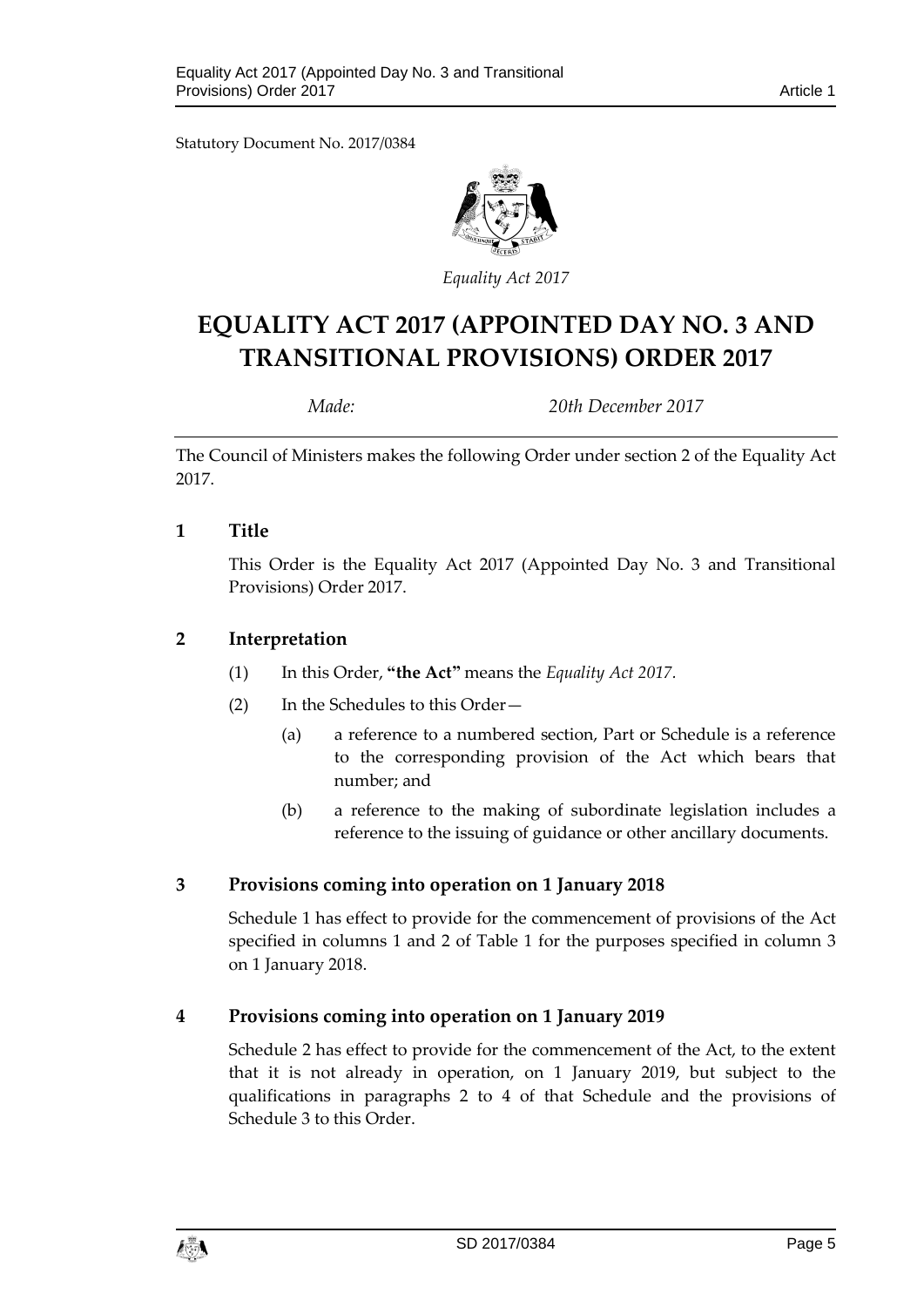# <span id="page-5-0"></span>**5 Provisions coming into operation on 1 January 2020**

- (1) Schedule 3 to this Order has effect to provide for the commencement of the provisions specified in columns 1 and 2 of Table 2 on 1 January 2020 for the purpose specified in column 3 of that table.
- (2) That Schedule also makes transitional provision in connection with the partial commencement of the repeal of the *Chronically Sick and Disabled Persons Act 1981*.

#### **MADE 20 TH DECEMBER 2017**

**W GREENHOW** *Chief Secretary*

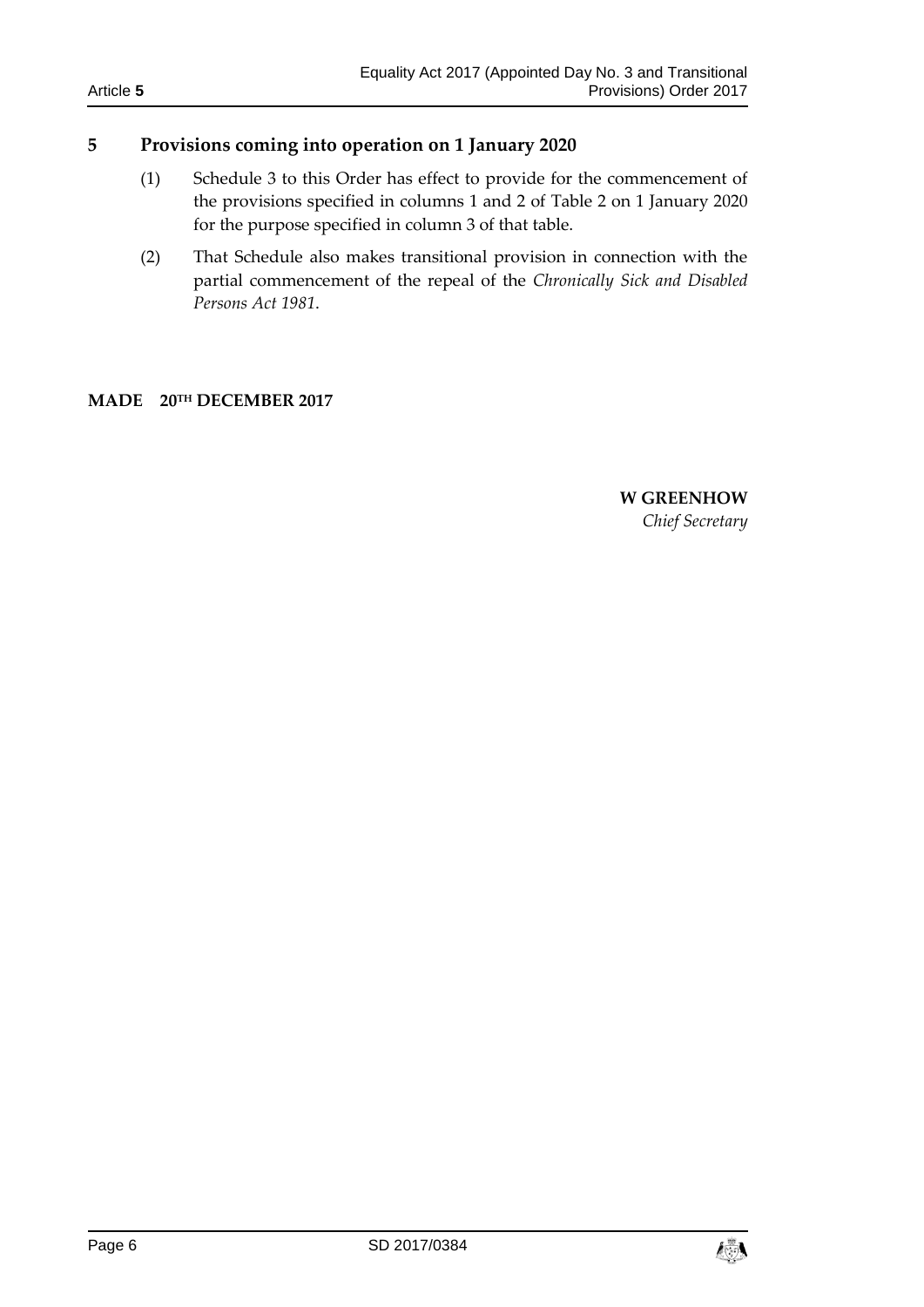#### **SCHEDULE 1**

#### <span id="page-6-1"></span><span id="page-6-0"></span>**PROVISIONS COMING INTO OPERATION ON 1 JANUARY 2018**

#### [Article 3]

## **1 Provision commencing on 1 January 2018**

The provisions specified in column 1 of Table 1, and described in column 2, come into operation on 1 January 2018 for the purposes specified in column 3.

<span id="page-6-2"></span>

| Provision                             | Description                           | Purpose                                   |
|---------------------------------------|---------------------------------------|-------------------------------------------|
| Section $3(1)$ to $(15)$ and<br>(17). | Interpretation.                       | All purposes.                             |
| Section 4.                            | References to maternity<br>leave etc. | The making of subordinate<br>legislation. |
| Section 5.                            | The protected                         |                                           |
|                                       | characteristics.                      |                                           |
| Section 6.                            | Age.                                  |                                           |
| Section 7 (and Schedule 1).           | Disability.                           |                                           |
| Sections 8 to 13                      | The protected                         |                                           |
|                                       | characteristics of -                  |                                           |
|                                       | (a) gender reassignment               |                                           |
|                                       | (s.8);                                |                                           |
|                                       | (b) marriage and civil                |                                           |
|                                       | partnership (s.9);                    |                                           |
|                                       | (c) race $(s.10)$ ;                   |                                           |
|                                       | (d) religion or belief (s. 11);       |                                           |
|                                       | (e) sex (s. 12);                      |                                           |
|                                       | (f) sexual orientation (s.13).        |                                           |
| Section 14                            | Direct discrimination.                |                                           |
| Section 16                            | Discrimination arising from           |                                           |
|                                       | disability.                           |                                           |
| Section 17                            | Gender reassignment                   |                                           |
|                                       | discrimination: absence               |                                           |
|                                       | from work.                            |                                           |
| Section 18                            | Pregnancy and maternity               |                                           |
|                                       | discrimination: non work              |                                           |
|                                       | cases.                                |                                           |
| Section 19                            | Pregnancy and maternity               |                                           |
|                                       | discrimination: work cases.           |                                           |
| Section 20                            | Indirect discrimination.              |                                           |
| Sections 21 and 22                    | Duty to make reasonable               |                                           |
|                                       | adjustments and failure to            |                                           |
|                                       | comply with duty.                     |                                           |
| Section 23                            | Regulations.                          | All purposes.                             |
| Sections 24 and 25                    | Comparison by reference to            | The issuing of guidance.                  |
|                                       | circumstances and                     |                                           |



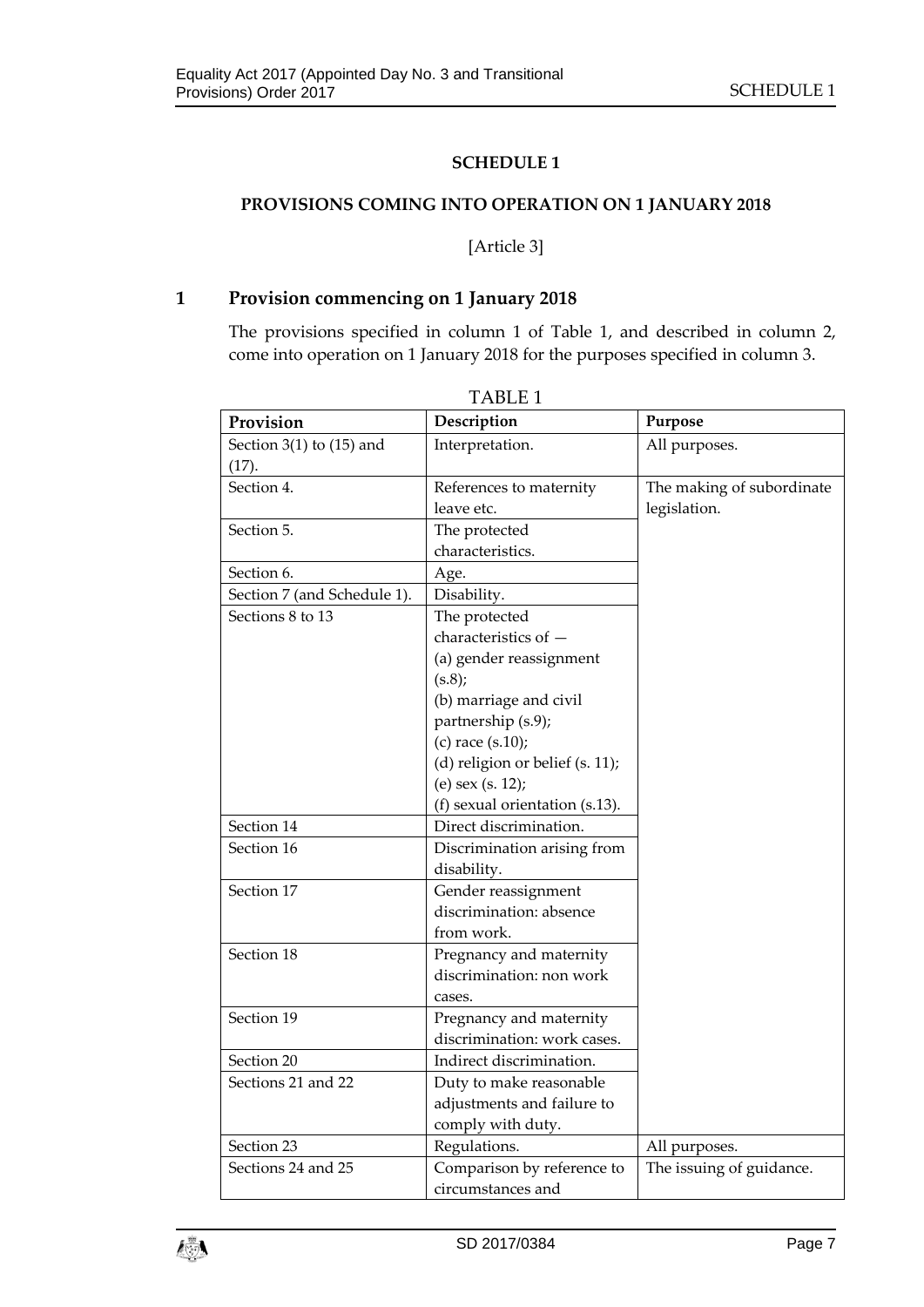|                             | irrelevance of alleged      |                                                     |
|-----------------------------|-----------------------------|-----------------------------------------------------|
|                             | discriminator's             |                                                     |
|                             | characteristics.            |                                                     |
| Section 26                  | References to particular    | All purposes.                                       |
|                             | strands of discrimination.  |                                                     |
| Sections 27 and 28          | Harassment and              | The making of subordinate                           |
|                             | victimisation.              | legislation.                                        |
| Part 3 (sections 29 to 31   | Services and public         |                                                     |
| and Schedules 2 and 3)      | functions.                  |                                                     |
| Part 4 (sections 32 to 37   | Premises.                   |                                                     |
| and Schedules 4 and 5)      |                             |                                                     |
| Part 5, Divisions 1 to 3    | Work.                       | The making of subordinate                           |
| (sections 38 to 72 and      |                             | legislation.                                        |
| Schedules 6 and 7).         |                             |                                                     |
| Section 73                  | Offshore work.              | All purposes.                                       |
| Section 74                  | International pension       | All purposes.                                       |
|                             | arrangements.               |                                                     |
| Section 75 (and Schedules 8 | Interpretation (for Part 5) | The making of subordinate                           |
| and 9).                     | and exceptions.             | legislation.                                        |
| Part 6 (sections 76 to 90   | Education.                  | The making of subordinate                           |
| and Schedules 10 to 14),    |                             | legislation; the preparation                        |
| other than section 90.      |                             | and publication of                                  |
|                             |                             | accessibility strategies and                        |
|                             |                             | plans; the specification by                         |
|                             |                             | the appropriate regulator                           |
|                             |                             | of provisions, criteria and                         |
|                             |                             | practices in respect of                             |
|                             |                             | which the duty to make                              |
|                             |                             | reasonable adjustments                              |
|                             |                             | does not apply, or applies                          |
|                             |                             | in modified form; and the                           |
|                             |                             | designation by DESC of                              |
|                             |                             | institutions having a                               |
|                             |                             | religious ethos.                                    |
| Section 90                  | Educational charities.      | All purposes.                                       |
| Part 7 (sections 91 to 95   | Associations.               | The making of subordinate                           |
| and Schedules 15 and 16)    |                             | legislation.                                        |
| Part 8 (sections 96 to 100) | Prohibited conduct.         | The issuing of guidance.                            |
| Part 9 (sections 101 to 136 | Enforcement.                | The appointment of                                  |
| and Schedules 17 and 18)    |                             | members of the Tribunal                             |
|                             |                             | and the making of rules for                         |
|                             |                             | its procedure; the making                           |
|                             |                             |                                                     |
|                             |                             | of subordinate legislation                          |
|                             |                             | (including Tribunal rules<br>and rules of court and |
|                             |                             |                                                     |
|                             |                             | orders for the payment of                           |
|                             |                             | expenses of persons                                 |
|                             |                             | involved in proceedings                             |
|                             |                             | before the Tribunal) under                          |
|                             |                             | any provision of the Part;                          |

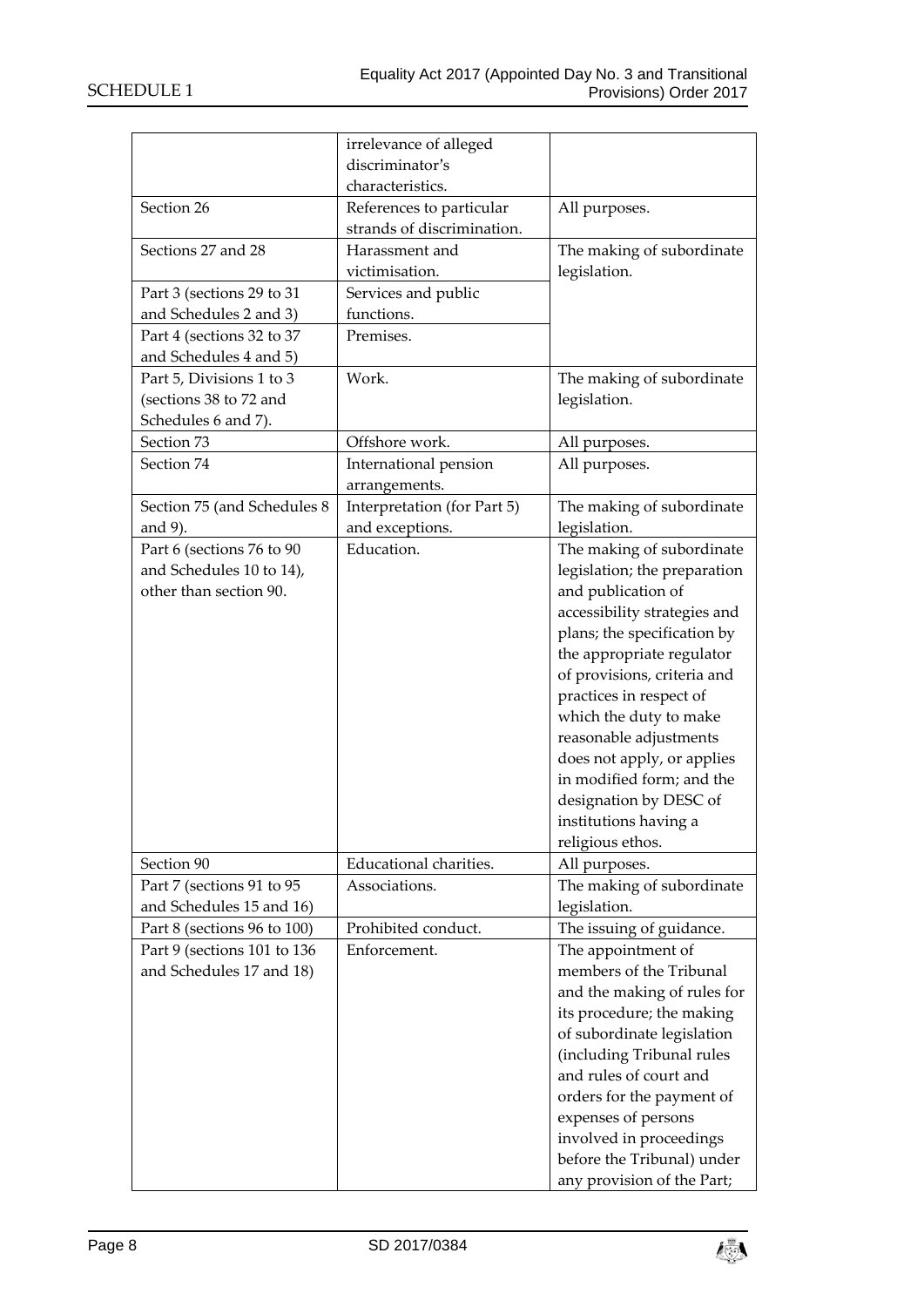|                               |                            | the appointment of a       |
|-------------------------------|----------------------------|----------------------------|
|                               |                            | person by DESC in relation |
|                               |                            | to proceedings under       |
|                               |                            | section 107 and of persons |
|                               |                            | by the Manx Industrial     |
|                               |                            | Relations Service under    |
|                               |                            | section 121(8).            |
| Part 10 (sections 137 to 142) | Contracts etc.             | The issuing of guidance.   |
| Part 11 (sections 143 to 147) | Advancement of equality.   | The making of subordinate  |
|                               |                            | legislation.               |
| Part 12 (sections 148 and     | Disability: miscellaneous. | The issuing of guidance in |
| 149 and Schedule 19)          |                            | connection with all the    |
|                               |                            | provisions in column 1 and |
|                               |                            | the making of regulations  |
|                               |                            | under paragraph 6 of       |
|                               |                            | Schedule 19.               |
| Part 13 (sections 150 to 156  | General exceptions.        | All purposes.              |
| and Schedules 20 and 21)      |                            |                            |
| Sections 157 to 159           | Codes of practice and      |                            |
|                               | arrangements promoting     |                            |
|                               | equality.                  |                            |
| Section 160                   | Manx ships, aircraft and   |                            |
|                               | hovercraft and those       |                            |
|                               | employed aboard them.      |                            |
| Section 161                   | Crown application.         |                            |
| Section 163                   | Information society        |                            |
|                               | services.                  |                            |
| Section 164                   | Gender identity and        |                            |
|                               | expression.                |                            |
| Section 165                   | Application of UK and      |                            |
|                               | European Union equality    |                            |
|                               | legislation.               |                            |
| Section 166                   | Amendment of               | So far as necessary to     |
|                               | employment legislation     | commence paragraph 36(5)   |
|                               |                            | of Schedule 22 for all     |
|                               |                            | purposes.                  |
| Section 167                   | Exercise of powers to make | All purposes.              |
|                               | statutory documents.       |                            |
| Section 168                   | Tynwald procedure for      |                            |
|                               | statutory documents.       |                            |
| Section 169                   | Consequential and minor    | So far as necessary to     |
|                               | amendments                 | commence paragraph 5 of    |
|                               |                            | Schedule 23 for the        |
|                               |                            | purpose of making          |
|                               |                            | subordinate legislation.   |
| Section 171 (and Schedule     | Glossary.                  | All purposes.              |
| 25)                           |                            |                            |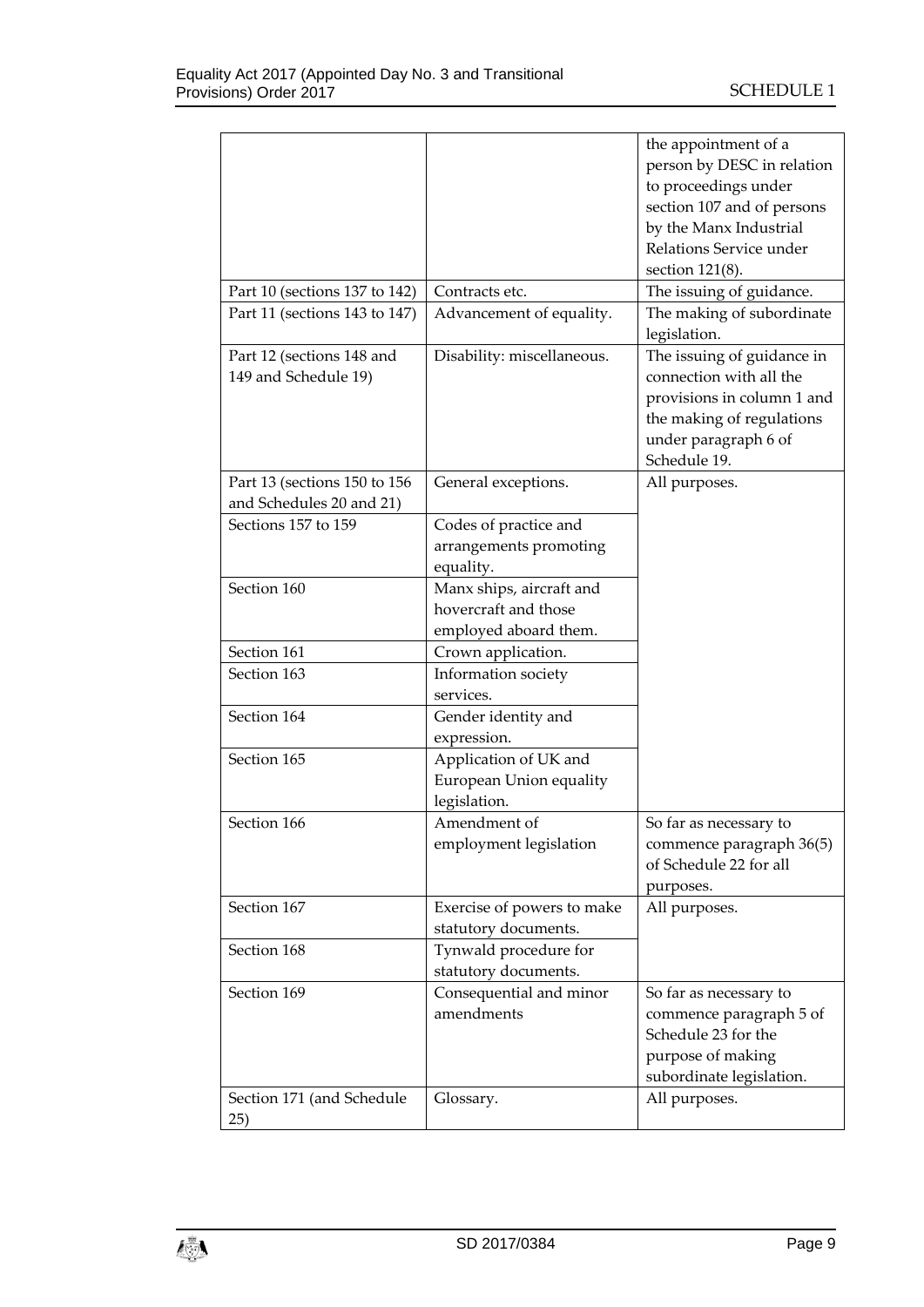#### **SCHEDULE 2**

#### <span id="page-9-1"></span><span id="page-9-0"></span>**PROVISIONS COMING INTO OPERATION ON 1 JANUARY 2019**

[Article 4]

# **1 Provisions coming into operation on 1 January 2019 for all remaining purposes**

The Act, insofar as it is not in operation earlier, subject to the qualifications in the later provisions of this Schedule and subject also to Schedule 3 to this Order, comes into operation for all remaining purposes on 1 January 2019.

#### **2 Exceptions from paragraph 1**

- (1) Paragraph 1 does not apply in relation to
	- (a) section 5(a) and (b) (discrimination on grounds of age or disability);
	- (b) section 6 (age);
	- (c) section 7 (disability);
	- (d) section 14(2) and (3) (direct discrimination in respect of age or disability);
	- (e) section 15 (dual discrimination);
	- (f) section 16 (discrimination arising from disability);
	- (g) section 20(3)(a) and (b) (indirect discrimination relating to age or disability);
	- (h) section 21 (duty to make reasonable adjustments);
	- (i) section 22 (failure to comply with the section 21 duty);
	- (j) section 36 (reasonable adjustments leasehold property and common parts of buildings);
	- (k) section 52 (enquiries about disability and health);
	- (l) Divisions 2 and 3 of Part 5 (discrimination in respect of occupational pensions and equality of terms), other than sections 65 to 69 (provisions concerning maternity equality clauses and maternity equality rules, and discussions about pay);
	- (m) section 79 (disabled pupils: accessibility) and Schedule 10;
	- (n) section 83 (disabled pupils at further and higher education institutions: accessibility) and Schedule 12;
	- (o) section 89 (education: reasonable adjustments) and Schedule 14;
	- (p) Part 9 (enforcement) to the extent that it relates to any provision excepted from paragraph 1 of this Schedule by virtue of an entry in this paragraph;

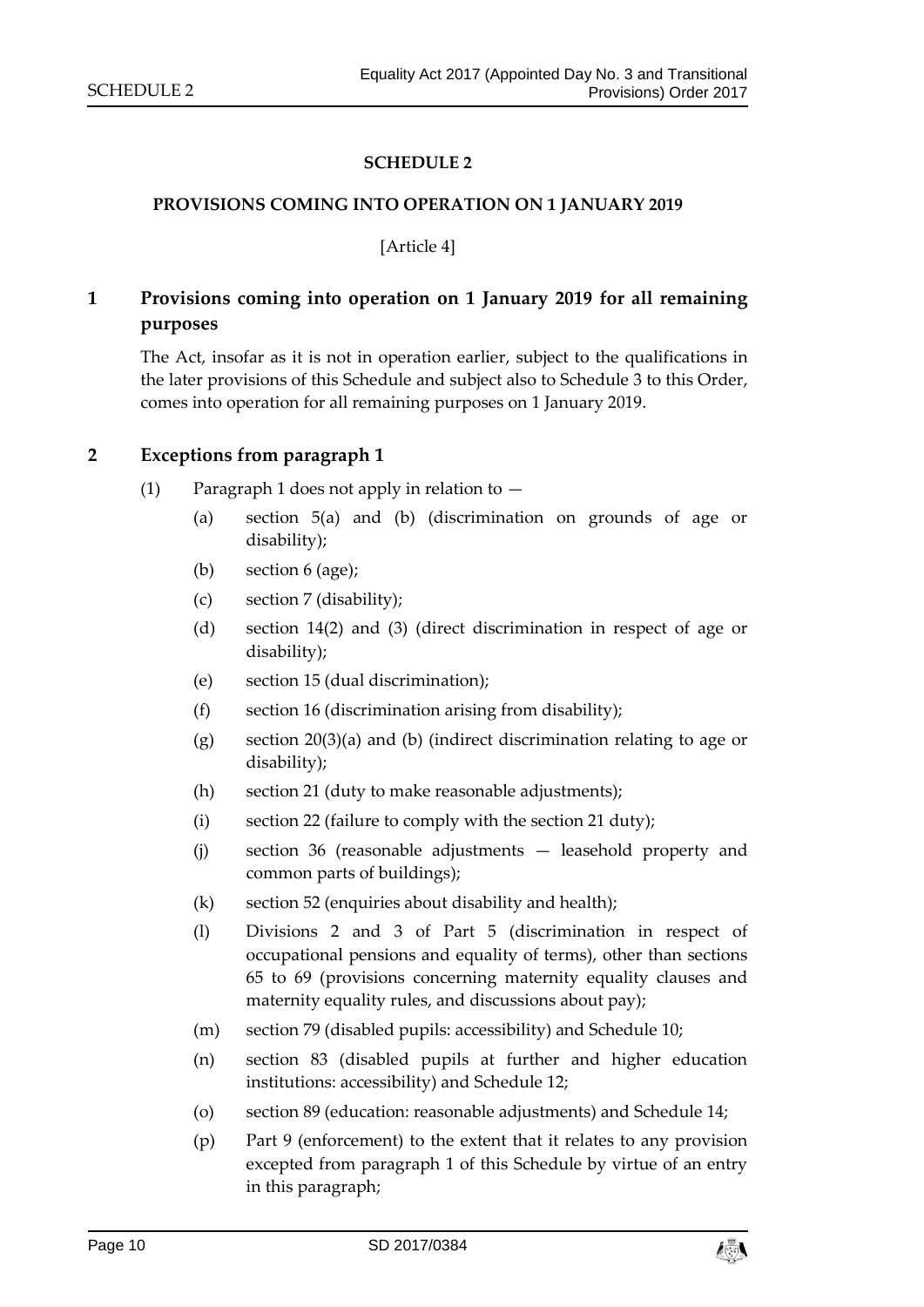- (q) Part 12 (disability: miscellaneous);
- (r) section 162 (Tynwald Equality Consultative Committee);
- (s) section 166 (amendments to employment legislation) so far as it relates to paragraphs 9, 10 and 11 of Schedule 22;
- (t) section 170 so far as it relates to the entries in paragraph  $1(m)(i)$  to (iii) of Schedule 24 (repeals of certain enabling powers in the Employment Act 2006); and
- (u) the following so far as relating to discrimination on grounds of age or disability—
	- (i) section 25(1) (irrelevance of alleged discriminator's characteristics for the purposes of section 14(1));
	- (ii) section 33 (disposals of premises, etc) so far as relating to age or disability
	- (iii) section 35 (management of premises);
	- (iv) sections 92 and 93 (treatment of members, associates etc.);
	- (v) Part 10 (contracts etc).
- (2) For the avoidance of doubt, neither paragraph 1 of this Schedule nor anything in sub-paragraph (1) gives rise to a right—
	- (a) to bring proceedings before the Tribunal in respect of age discrimination or disability discrimination (or anything relating to those strands of discrimination) before 1 January 2020;
	- (b) to claim compensation for anything done or suffered in relation to either of those strands of discrimination before that date.

# **3 Discrimination: supplementary provision on comparison of circumstances – section 24 commenced with transitory modification**

- (1) Section 24(1) and (3) (comparison by reference to circumstances) comes into operation for the purposes of sections 14 and 20 in respect of all the protected characteristics other than age and disability on 1 January 2019, subject to subparagraph (2).
- (2) Until section 15 (combined discrimination) comes into operation for all purposes omit ", 15" in section 24(1).

# **4 Other prohibited conduct: transitional provision**

Section 27(5) (harassment) comes into operation on 1 January 2019, but until 1 January 2020 paragraphs (a) and (b) are to be treated as omitted.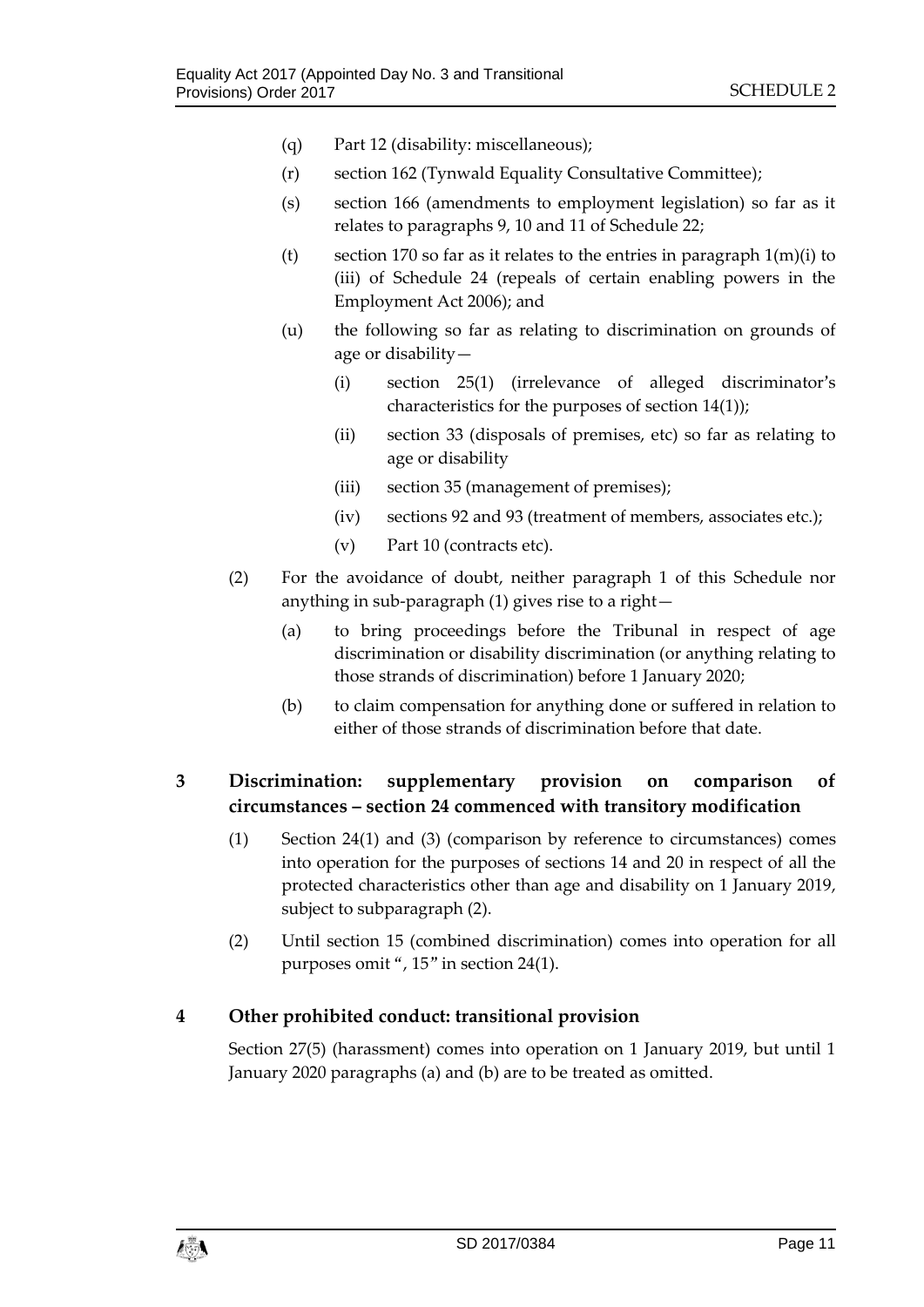#### **SCHEDULE 3**

#### <span id="page-11-1"></span><span id="page-11-0"></span>**PROVISIONS COMING INTO OPERATION ON 1 JANUARY 2020**

[Article 5]

## **1 Provisions commencing on 1 January 2020**

The provisions specified in column 1 of Table 2, and described in column 2, are commenced in accordance with the corresponding entry in column 3.

<span id="page-11-2"></span>

| Provision                    | Description                   | Purpose                     |
|------------------------------|-------------------------------|-----------------------------|
| Sections $5(a)$ and (b), 6   | Age and disability            | All remaining purposes.     |
| and 7                        | discrimination and the        |                             |
|                              | protected characteristics of  |                             |
|                              | age and disability.           |                             |
| Section $14(2)$ and $(3)$    | Direct discrimination in      |                             |
|                              | respect of age or disability. |                             |
| Section 16                   | Discrimination arising from   |                             |
|                              | disability.                   |                             |
| Section $20(3)(a)$ and $(b)$ | Indirect discrimination on    |                             |
|                              | grounds of age and            |                             |
|                              | disability.                   |                             |
| Sections 21 and 22           | Duty to make reasonable       |                             |
|                              | adjustments, failure to       |                             |
|                              | comply with that duty.        |                             |
| Section $24(2)(a)$           | Comparison by reference to    | So far as it relates to     |
|                              | circumstances for section     | comparisons for the         |
|                              | 14: disability.               | purposes of sections 14 and |
|                              |                               | 20 in respect of age and    |
|                              |                               | disability.                 |
| Section 25(1)                | Irrelevance of alleged        | So far as each of the       |
|                              | discriminator's               | sections relates to age and |
|                              | characteristics for the       | disability.                 |
|                              | purposes of section 14(1).    |                             |
| Section 33                   | Disposals of premises         |                             |
| Section 35                   | Management of premises        |                             |
| Section 36                   | Reasonable adjustments:       | All remaining purposes.     |
|                              | leasehold premises and        |                             |
|                              | common parts of premises.     |                             |
| Section 52                   | Enquiries about disability    |                             |
|                              | and health.                   |                             |
| In Part 5. Divisions 2 and 3 | Work: provisions relating     |                             |
| (sections 53 to 72 and       | to discrimination in the      |                             |

TABLE 2

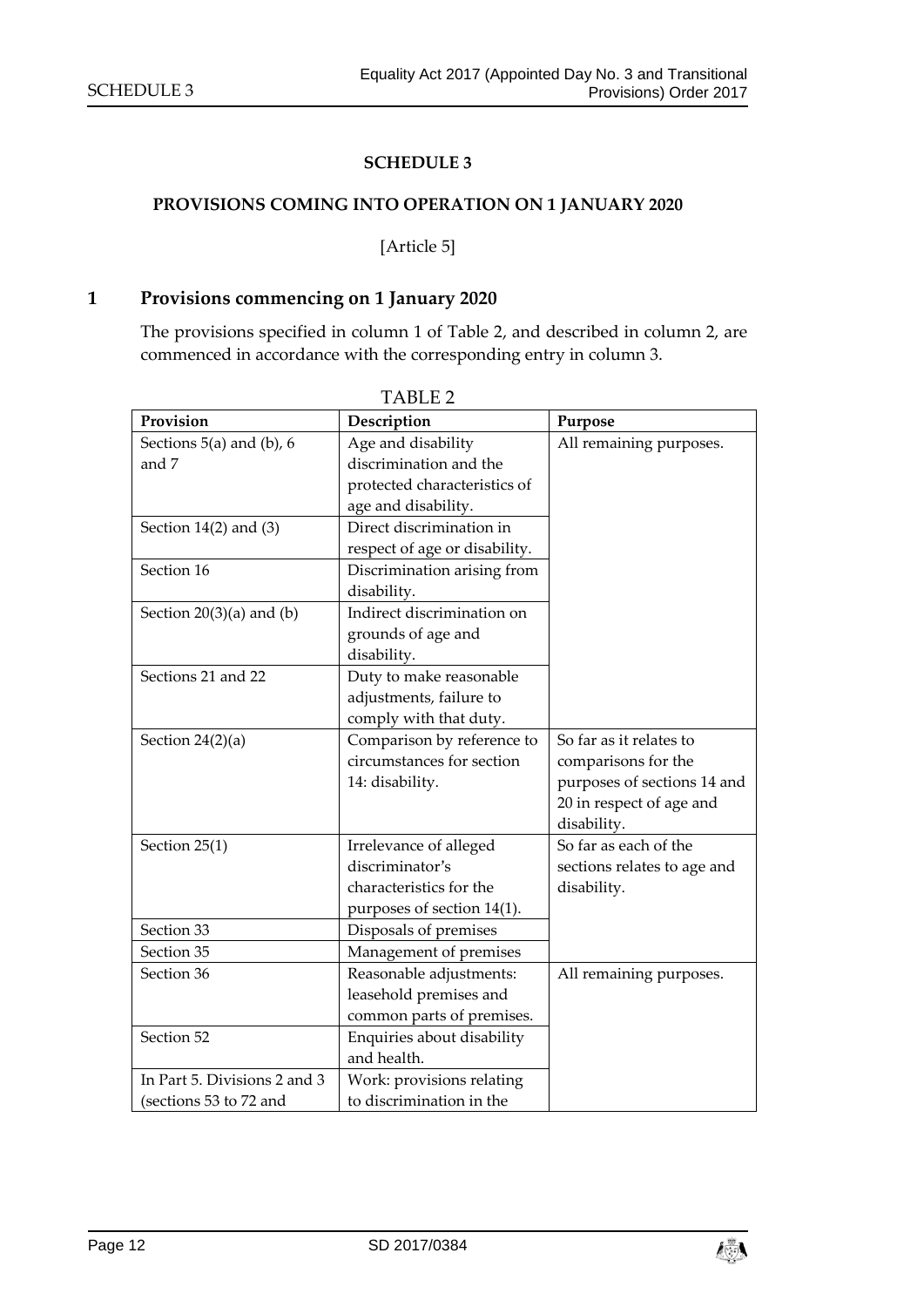| Schedules 8 and 9), except    | context of occupational      |                            |
|-------------------------------|------------------------------|----------------------------|
| sections $65$ to $691$        | pension schemes and          |                            |
|                               | equality of contractual      |                            |
|                               | terms.                       |                            |
| Section 79 and Schedule 10    | Disabled pupils:             | All remaining purposes.    |
|                               | accessibility                |                            |
| Section 83 and Schedule 12    | Disabled pupils at further   |                            |
|                               | and higher education         |                            |
|                               | institutions: accessibility. |                            |
| Section 89 and Schedule 14    | Education: reasonable        |                            |
|                               | adjustments.                 |                            |
| Sections 92 and 93.           | Treatment of members,        |                            |
|                               | associates etc.              |                            |
| Part 9                        | Enforcement                  |                            |
| Part 10                       | Contracts etc.               |                            |
| Part 12                       | Disability: miscellaneous    |                            |
| Section 166 and Schedule      | Employment legislation       | All remaining purposes     |
| 22                            | amendments.                  | other than those of        |
|                               |                              | paragraphs 9 to 11 of that |
|                               |                              | Schedule.                  |
| Section 169 and Schedule      | Consequential and minor      | All remaining purposes.    |
| 23                            | amendments.                  |                            |
| Section 170 and Schedule      | Repeals relating to          | All purposes.              |
| 24, paragraph 1(f) (except    | disability discrimination.   |                            |
| insofar as it repeals section |                              |                            |
| 9 of the Chronically Sick     |                              |                            |
| and Disabled Persons Act      |                              |                            |
| 1981).                        |                              |                            |

# **2 Transitional modification of section 9 of the Chronically Sick and Disabled Persons Act 1981**

- (1) Until the coming into operation of the repeal of section 9 of the *Chronically Sick and Disabled Persons Act 1981*, that section is modified, on and after the commencement of paragraph 1(f) of Schedule 24 to the Act, for other purposes, as follows.
- (2) In subsection (3), omit "to the execution of this Act or".
- (3) For subsection (8) substitute—

 $\mathbf{G}(8)$  For the purposes of this section  $-$ 

- (a) a person is disabled if he or she has a disability for the purposes of the *Equality Act 2017*; and
- (b) "disability" is to be construed in accordance with that  $Act.$

 $\overline{a}$ 

<sup>&</sup>lt;sup>1</sup> The excepted provisions come into operation on 1<sup>st</sup> January 2019 by virtue of Schedule 2, paragraph 1 and paragraph 2(l).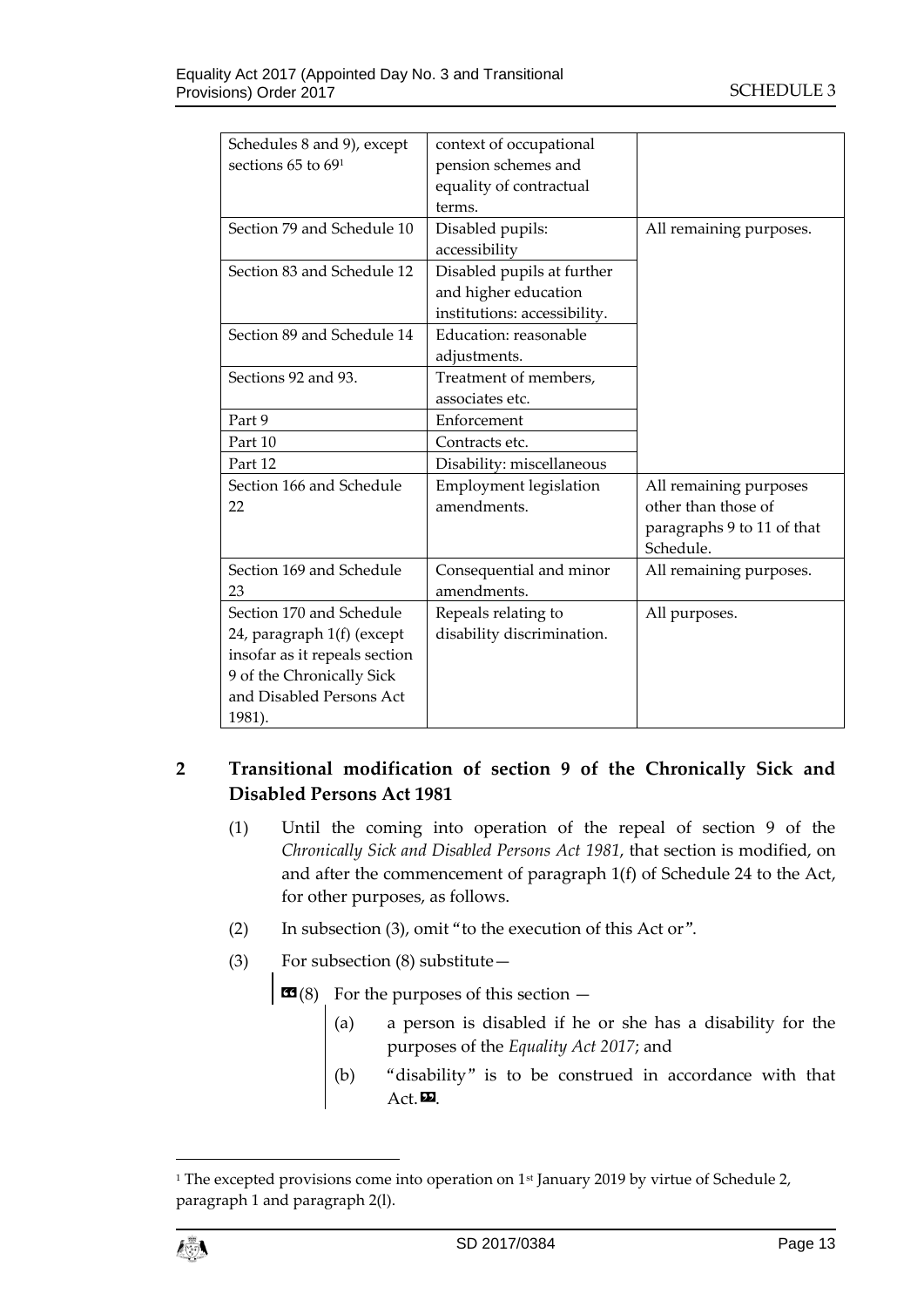(4) No other provision of this Order, and in particular the commencement of the repeals of the Disability Discrimination Act 2006 and the Chronically Sick and Disabled Persons (Amendment) Act 2011, affects the text of section 9 of the *Chronically Sick and Disabled Persons Act 1981*.